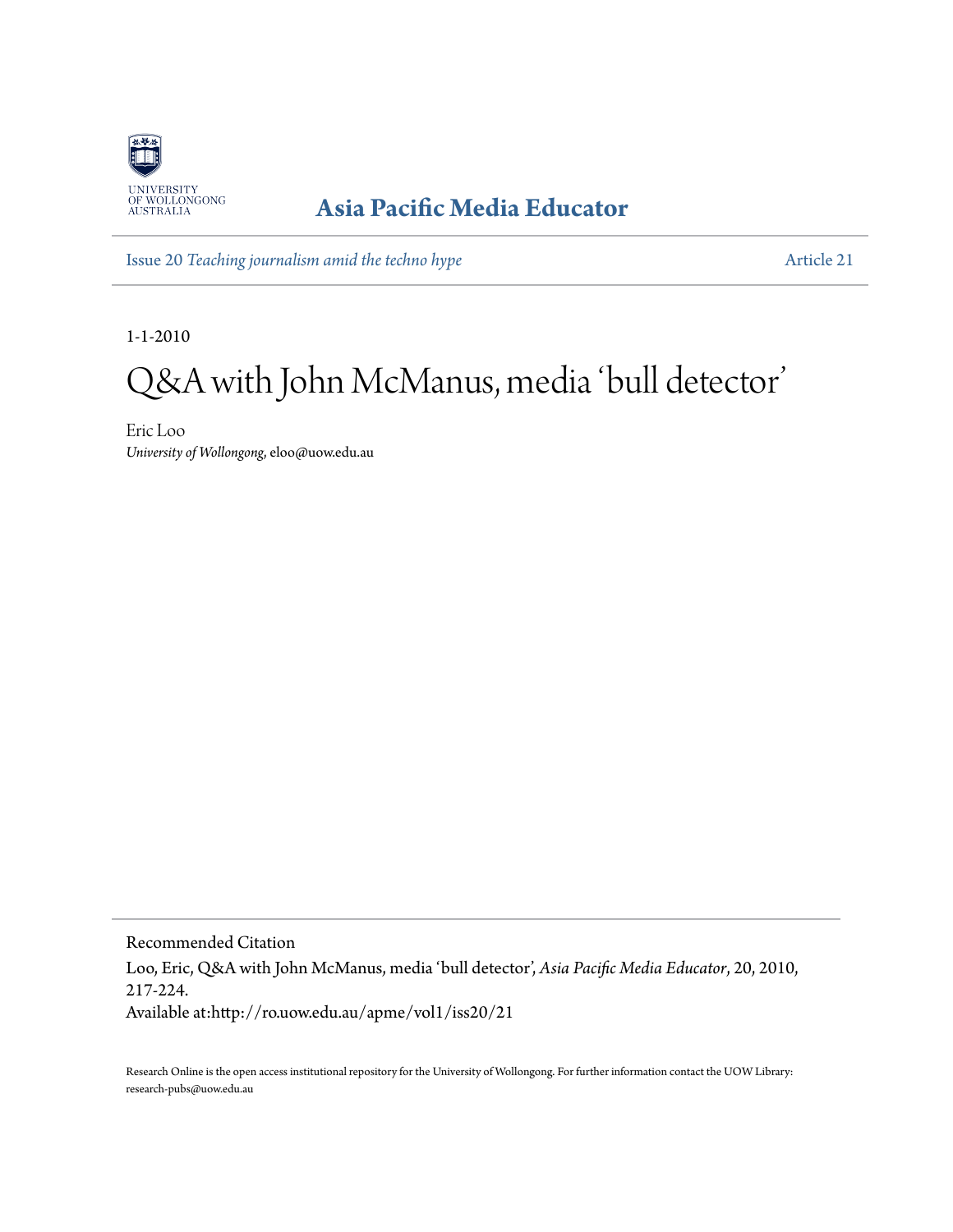# Q&A with John McManus, media 'bull detector'

#### **Eric Loo**

University of Wollongong, Australia eloo@uow.edu.au

> *MSNBC* is pro-Obama, *Fox News* is anti. ABC is 'neutral', CNN is less so. *Fox* supports the war in Iraq, MSNBC opposes it. The Obama Administration prefers MSNBC to Fox, just as Bush prefers Fox to the New York Times. Indeed, the media are as politically biased as their editorial contents do not align with one's politics. Hence, the liberals' preference for PBS, CBS and New York Times in the coverage of the Obama presidential campaign than Fox News. Or, in my case, *Malaysiakini, Malaysian Insider* and *Malaysia Today* for critical coverage of Malaysian affairs than the mainstream papers, such as *The Star* or the *New Straits Times Group.*

One's preference for particular media outlets depends on how they reinforce our political views and affirm our beliefs. Thus, slanted reports are 'facts' and 'substance' to some, but 'bull' and 'schlock' to others. Where stories written by armchair journalists are generated from public relations materials and government releases, "bull" and "real news" are becoming more similar by the day. 'Gonzo journalism' might even become 'respectable' and a popular elective in journalism schools with students, the 'digital natives', carving their niche through their blogs. How far will students, consumed by a culture of Googles and Tweets, stretch and test the principles of ethical and truthful journalism?



*'Detecting Bull: How to Identify Bias and Junk Journalism in Print, Broadcast and on the Wild Web"* (http://www.detectingbull.com/ reviews.htm), which won the 2009 Society of Professional Journalists – Sigma Delta Chi (SPJ/SDX) award for research about journalism attempts to address this question. I interviewed the author, John McManus (left), on his experience in running a media watchdog in San Francisco Bay.

#### **What led to your conceptualization of** *Detecting Bull* **in a multimedia format instead of the conventional print format?**

Two things: First, I wanted to appeal to students used to multimedia presentations on the Web. A printed page seems pretty dull in comparison. Second, *Grade the News*, the Web-based consumer report on journalism in the San Francisco Bay Area that I had been working on since 2000 acquainted me with the power and flexibility of hypertext. I didn't want to surrender that advantage when I wrote this book.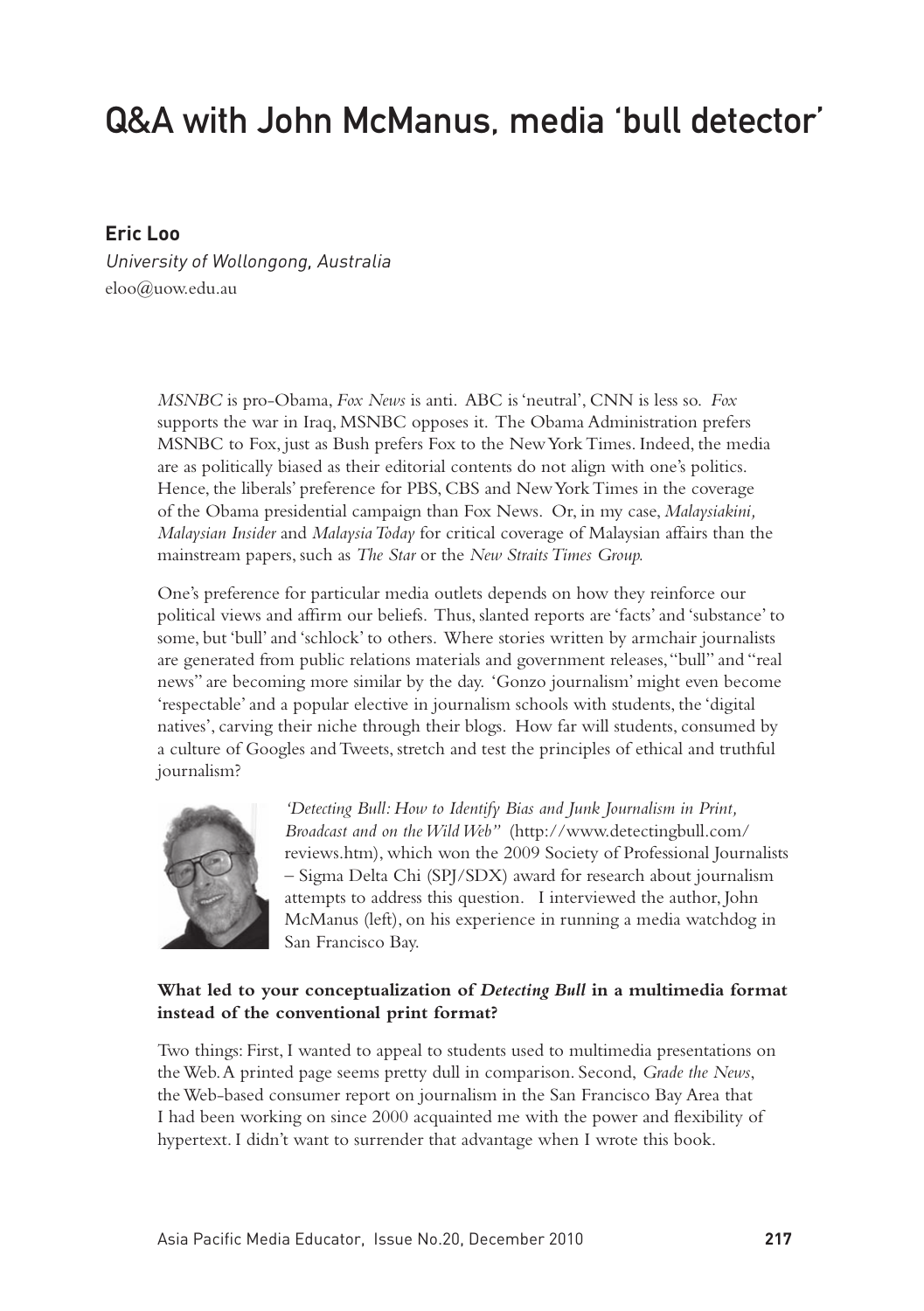

#### **What are the working assumptions in** *Detecting Bull***?**

There are three cardinal assumptions:

1. Citizens can no longer rely on traditional sources of news. We have entered what Brooke Gladstone of National Public Radio's *On the Media* calls a "buyer beware" environment for news. Traditional media like network newscasts and newspapers have amputated much of their reporting and editing staff and are more prone to cut

corners than in the past. Advertising and public relations reports are masquerading as news in many short-handed newsrooms. Sensation is replacing substance, particularly investigative reporting. New providers of journalism are arising – citizens, corporations, online publications; some would include [talk show hosts] Jon Stewart and Stephen Colbert. Some of these newcomers are terrific, but many produce reports of questionable reliability. Hidden conflicts of interest abound. As a consequence, citizens now have access to more information purporting to be news, but less of it is trustworthy.

[I don't think of Stewart and Colbert as talk show hosts since they don't take calls; but they are comedians. In *Detecting Bull* I classify them as self-described fake newsmen. That having been said, college students love their shows and they do a great job of holding polls to account, though clearly from a liberal perspective].

2. Reliable news is a necessary, though insufficient, condition for democracy. The news media constitute a nation's central nervous system. They connect us with each other's pain and progress. They help us make sense of daily events, making informed collective decisions possible.

3. Citizens can – and must -- learn to distinguish reliable journalism from the pretenders and support it financially.

#### **Perhaps, we need to move from a commercial to a non-profit journalism model to raise the quality of journalism? Which model of citizen-sponsored journalism can we look to currently?**

This has been widely suggested and may offer some promise, but so far we've only seen a few viable examples outside of public broadcasting – ProPublica, Voice of San Diego, and a few others. I would like to see National Public Radio become National Public Media and develop strong local news programs, broadcast and on the Web. They have shown competence and already developed an audience and audience support.

#### **Apart from its interactive contents, how is** *Detecting Bull* **significantly different in its thesis from your book** *Market Driven Journalism* **in 1994?**

The books overlap very little. *Market-Driven Journalism* is a theoretical exploration of how markets – for consumers, advertisers, investors and sources – shape news produced by profit-seeking corporations. *Detecting Bull* is a practical guide designed to help citizens discover bias and discern between quality and junk journalism (news that's simple, emotional and compelling, but unimportant). The chapter in *Detecting Bull* about institutional (primarily corporate) barriers to describing reality as well as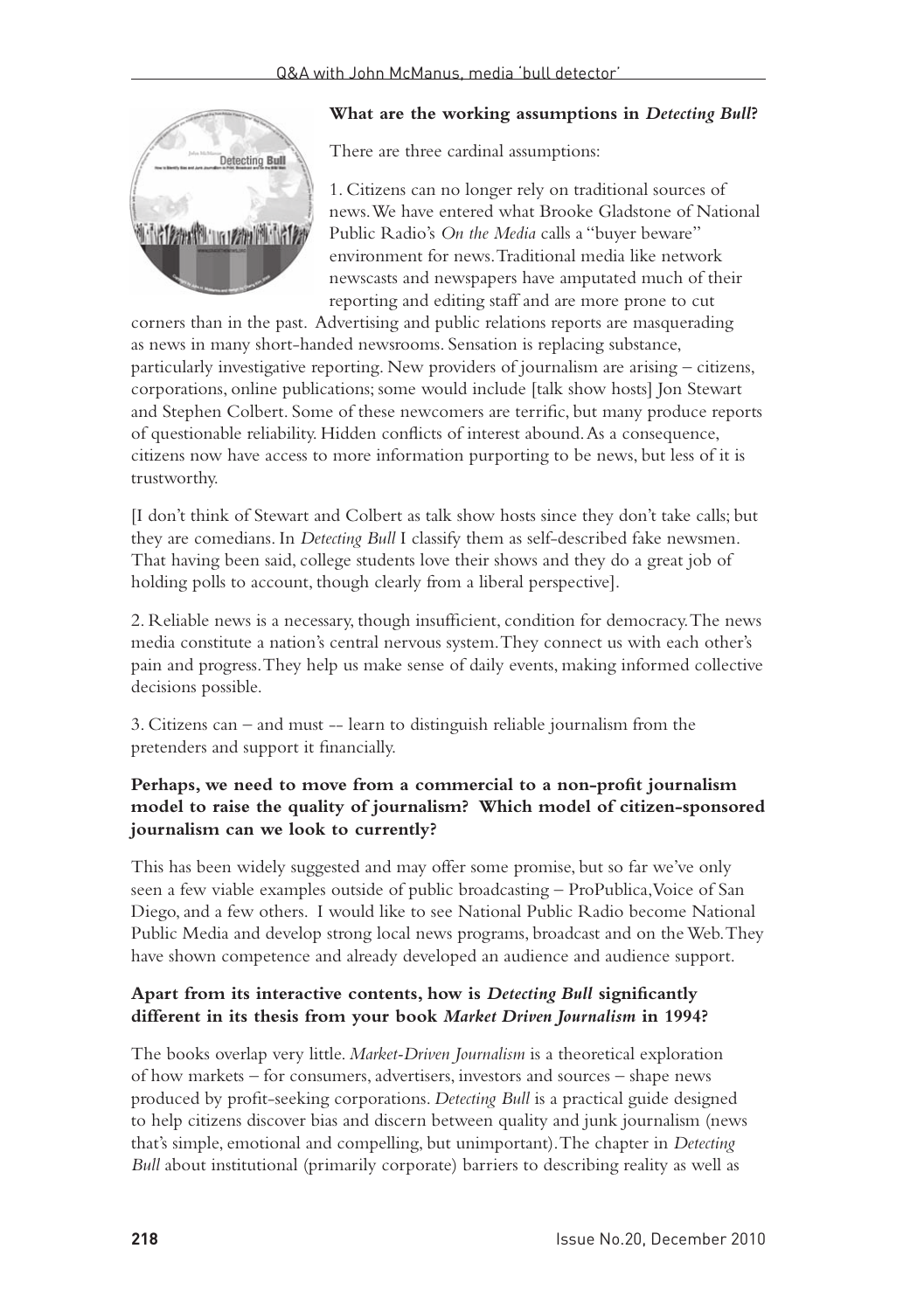humans can relies on the thinking in *Market-Driven Journalism*. Otherwise the books explore different subjects.

#### **What are the common 'bull' you see in today's traditional media (that is, newspapers, TV and radio)?**

We're seeing a cheapening of most American newspapers – more crime news, less investigation, less depth, less breadth, more advertiser influence; more reliance on PR, more sensation. But there is still some vestigial quality reporting. On the national cable scene we're also seeing the rise of niche marketing that violates core journalistic norms of impartiality. In *Detecting Bull* I describe how Fox has decided it can earn more dollars playing to the political right than competing with other networks for the middle. MSNBC with Olbermann and Maddow play to the left for similar reasons. Of course, they don't admit this. Fox even tried to trademark the phrase "fair and balanced." I can't imagine they really think they are fair and balanced, but for Fox, news is just a way to make a buck.

#### **How has your professional and academic experience shaped the writing of**  *Detecting Bull***?**

*Detecting Bull* draws most heavily on my experience directing *Grade the News*. For more than six years I spent every day evaluating the ethics and quality of Bay Area news media – print and broadcast. I developed seven yardsticks of journalism quality based on the Code of Ethics of the Society of Professional Journalists. (You can see them at http://www.gradethenews.org/feat/recentgrades/2004.htm.)

Each of these measures had to be explained to our student content coders clearly enough that they could apply them to any kind of news story. That got me thinking very systematically about ethical standards and what constitutes socially responsible news.

**Learning by doing is indeed a most effective way to teach students the fundamentals of 'socially responsible' journalism. However, in parts of Asia – such as in Malaysia (my home country), Singapore, Indonesia, Sri Lanka - where race and religion are defined by the state as sensitive topics – how does one reconcile between the government's definition of 'socially responsible reporting' and the journalist's responsibility to report 'without fear or favour'?** 

This is an important question that you are probably much better qualified to answer than me. Journalism has to be culturally sensitive; it can't be effective if no one pays attention. But at the same time, it's the job of the journalist to puncture popular myths and to remind the public of its "better angels." I think the only way to do this is to be sensitive to local cultural norms and to demonstrate that the paper has a bias for the common good – something I argue for at some length in the book. I think the public will listen to criticism if it believes it's well-intentioned -- that the news outlet is "on their side." News media also have to be ready to take severe criticism from entrenched powers.

#### **Today's newsroom environment has indeed changed compared to just 10 years ago. What do you see are the changes that have improved the quality of journalism?**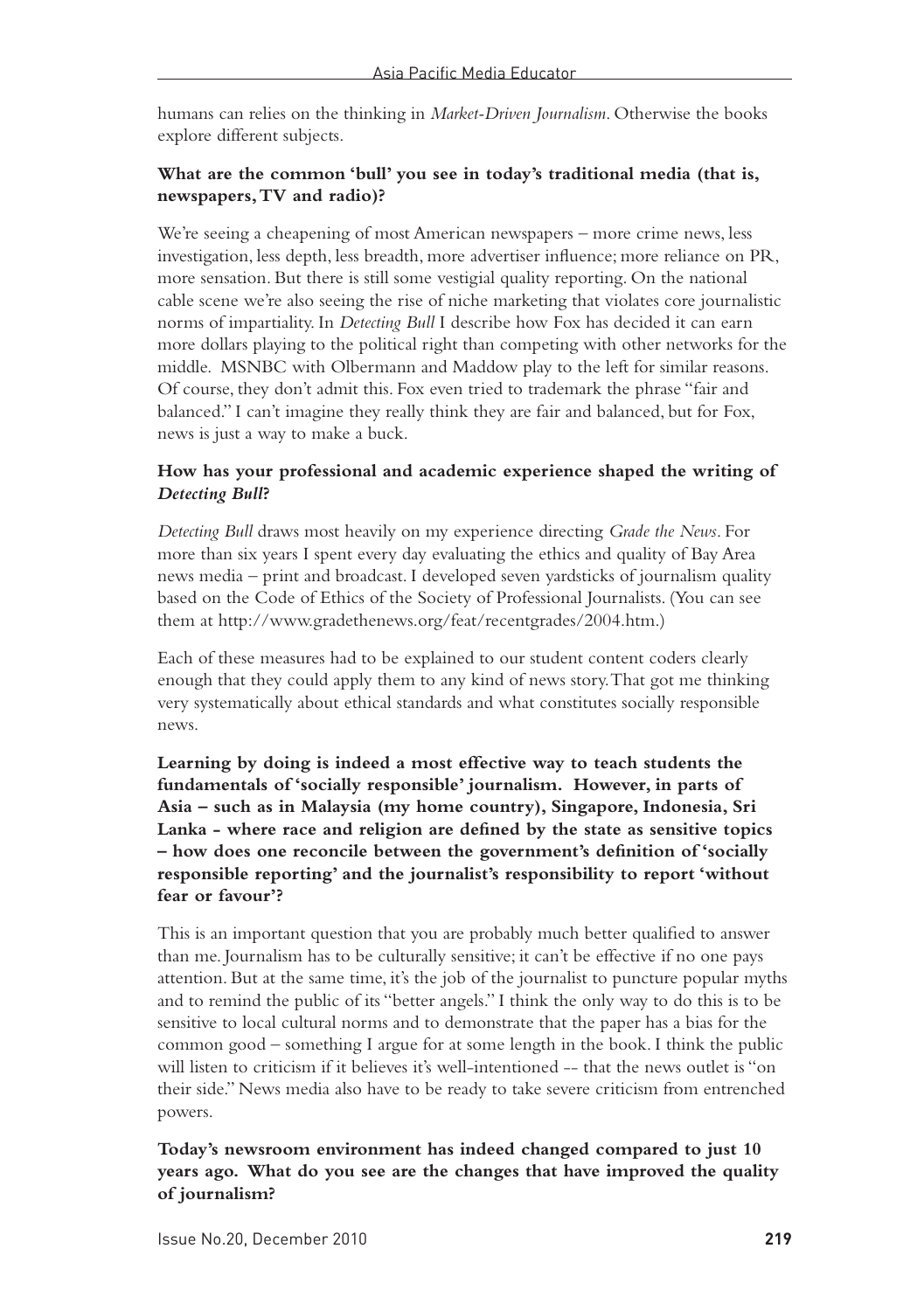Most of the changes in the last decade have diminished the breadth and depth of journalism in the U.S. That's because staffs at newspapers, magazines, networks and local TV stations have been sharply reduced.

On the plus side, the Internet is the best medium for news we've ever seen. It supports multi-media presentations of text, voices, images and video – letting reporters tell stories more vividly. It allows a public conversation to take place; readers can respond to stories and those comments can be published adjacent to the original article. Stories can be interactive with databases that readers can manipulate. Information can be layered; those who want to go deeper can find links to additional information, including links to original sources and other Web sites.

The Internet allows everyone to be a journalist as well as a news consumer, reducing barriers to enter the market to near zero. Distribution costs are also near zero, unlike print on paper, which must be carried to doorsteps. Space on Web sites is nearly inexhaustible, in sharp contrast to space in newsprint and especially time in a broadcast.

**Indeed, because the Internet 'allows everyone to be a journalist' thus providing more diversity of news and views, we're also seeing the proliferation of rhetoric, platitudes, goss and dross, negativities, controversies, conflict and self-serving agendas published on blogsites dressed up as 'independent' news sites. Evidently, the 'bull' runs as wild online as in the traditional media. We're back to square one. Is this a fair observation?**

I think the Web has allowed for the possibility – gradually being realized – of far greater diversity – and bull-slinging -- than we've ever had in the public forum. That puts greater pressure on the public to be able to evaluate the quality and veracity of information. In fact, that's the reason I wrote *Detecting Bull* – to provide a systematic method for separating reliable news from the rest.

#### **What do you see are the changes that have undermined the quality of journalism as we know it today?**

Paradoxically, the Web has also allowed retailers to reach consumers more efficiently and at lower costs than before when they had to pay local newspapers and broadcast stations to get their message in front of consumers. Classified ads used to generate as much as a third of newspaper income; most of these personal ads have migrated to Web sites like Craigslist and Ebay. Newspapers in the U.S. have also chosen to offer everything they present on paper, and more, for free on the Web. With fewer subscribers and many fewer advertisers, newspaper revenues have fallen sharply.

**You founded** *GradeTheNews.org* **in 2000 as a media watchdog in the Frisco Bay Area. The FAQs (http://www.gradethenews.org/nav/faq.htm) provides a comprehensive overview of its objectives. To what extent have journalists in the Bay Area engaged or responded to the criticisms of their work?** 

Cooperation has been quite good. Very rarely have news organizations refused to respond to our critiques. Most of our tips about unethical practices came from working journalists in those newsrooms. Editors have told us they pay close attention to the site, even when they disagree with a particular critique. Local journalists and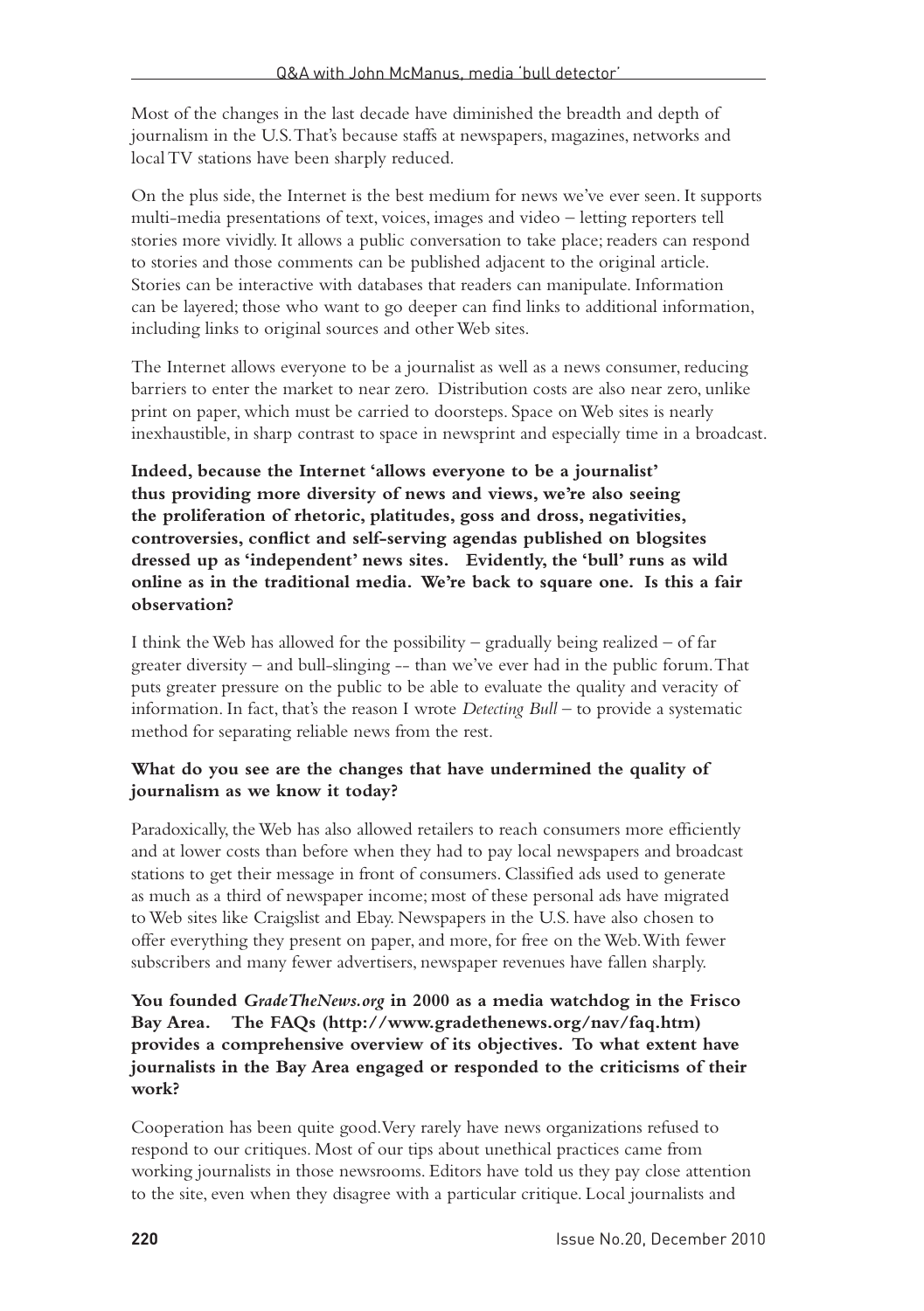journalism educators have also contributed articles or written arguments in our ethical case studies, "*Make the call*" feature sited at http://www.gradethenews.org/feat/ makethecall/juvenile.htm

#### **Who watches the watchdog (in this case GradeTheNews.org) when it errs in its criticisms of the media?**

Bay Area journalists have not been shy about pointing out errors on the site. Because journalism is such a public activity, journalists and news executives are very sensitive to criticism. If they think articles on Grade the News are unfair, they let us know in no uncertain terms. There's also a threaded comment section on the site that allows a public conversation on our critiques or other journalism topics. It's called the coffeehouse (http://www.gradethenews.org/feat/coffeehouse.htm).

#### *Detecting Bull* **to an extent alludes to a commercialised media environment where journalists are losing touch with their public and a moral sense of purpose. What can journalists do to reclaim their function as a 'champion of the common man' (Joseph Pulitzer, 1879, St Louis Post-Dispatch)?**

Most codes of news ethics place the burden of doing the right thing on the individual journalist. But journalists are simply employees who do as they are told or risk their jobs. Journalists should organize to create a counter-balance to institutional demands to maximize return to owners or shareholders. If they are successful, their news organization probably will succeed as well. The task of socially responsible journalism is to help the community served understand and respond to current issues and events. News media that do that well will be in demand. Maximizing public understanding and maximizing return to owners/shareholders, however, are usually not compatible goals.

#### **Today's journalism classroom environment has also changed compared to just 10 years ago. What do you see in today's journalism curriculum that need critical reforms?**

I haven't studied j-school curricula enough to shed much light on this question. My personal feeling is that the emphasis in journalism education ought to be more on critical thinking and ethics and somewhat less on skills.

**Indeed, 'good' journalism, as I often share with students, is more than the ability to string words into sentences and paragraphs in an inverted pyramid. A solid foundation in ethics, moral and spiritual values, fairmindedness, a sense of right and wrong, common decency – these are attributes that students need to learn for themselves, and internalize for life. From your experience as a journalist and now as a teacher, how have you 'inspired' these attributes to your students who have no prior knowledge or experience with the constraints of professional journalism?** 

I agree with you completely. As a teacher, I try to stimulate and guide the discussion, but let students explore the logical outcomes under different scenarios of journalism. "It will soon be your world," I say. "What do you think will logically follow if various kinds of journalism were to proliferate – journalism as entertainment, as sensation, as biased toward any particular partisan side, as oriented more toward good news, or even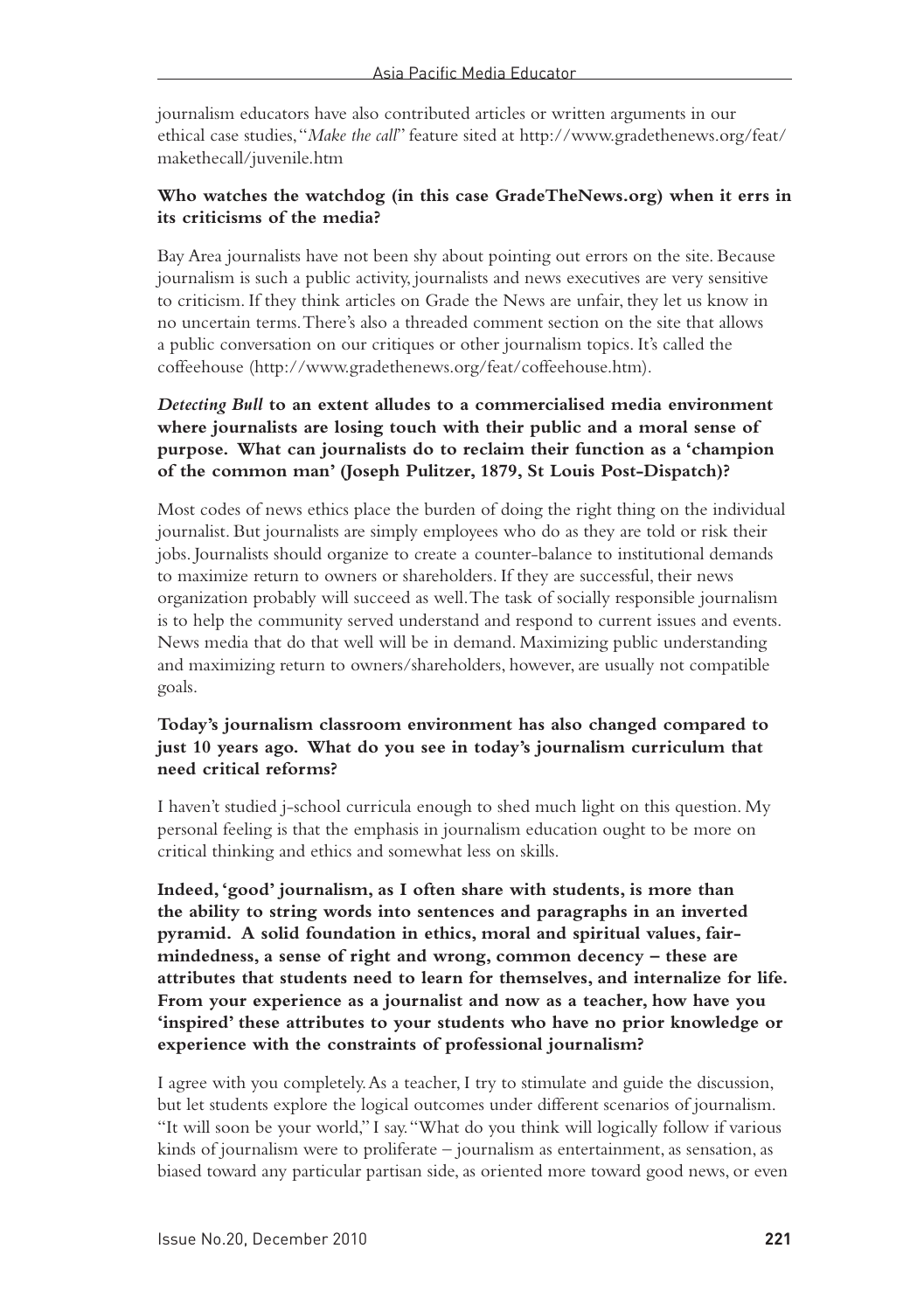to be absent." If they do the reasoning and come up with the examples, the learning is deeper and lasts longer. Plus, I get to learn something from them.

**If I may share my experience as a visiting lecturer at Auburn University Montgomery, Alabama from August to September 2009. My brief was to 'expose' the students to a more 'international perspective' of journalism practices and cultures. For a context to suss out the ethical issues in reporting, I asked the students to cite their main gripes about the American media. Unsurprisingly, they said the US media are blatantly biased (such as Fox Television), just as we know that Malaysian mainstream media and bloggers are invariably biased although they'd like to think otherwise. The students' other gripes are: Journalists don't follow the rules of honesty and integrity. Journalists are hypocrites. Journalists are overly negative, sensational. Journalists are obsessed with the 'rich and famous', trivia and gossips.**

**I then alluded the American students to what the third US president, Thomas Jefferson said in 1807 about newspapers that abused its freedom to report and publish: "The man who never looks into a newspaper is better informed than he who reads them: in as much as he who knows nothing is nearer to truth than he whose mind is filled with falsehood and errors." And, this from Malcolm X when he spoke at Audobon in Harlem in December 1964, two months before he was assassinated: "If you're not careful, the newspapers will have you hating the people who are being oppressed, and loving the people who are doing the oppressing."**

**The American students' criticisms are not much different from my journalism students' at University of Wollongong in Australia. Interestingly, working journalists I teach online at the Konrad Adenauer Asian Center for Journalism, Ateneo University in Manila, and journalists at the workshop I conducted at the Malaysian Press Institute in January [2009], likewise cited similar gripes. Indeed, knowing what's wrong with journalism does not necessarily prompt professional journalists to consciously do something to fix it. You've alluded earlier to the organizational and economic constraints that undermine the standards of ethical journalism. Where do we go from here?**

I think these students have seen through much of the news media – pretty much correctly. When I wrote *Market-Driven Journalism: Let the Citizen Beware*? back in 1994, the response among most American academics was derision – ridiculous to use economics as a way of understanding news content! Journalism is a profession, not a business, they protested. Well, they've changed their tune and now it's not uncommon for people to say news is market-driven rather than a public service. In their defense, it has become more so since 1994.

But I fear that many students in the US look cynically at the news, at least partly, as a way of justifying their wish to ignore it. And, as I argue in *Detecting Bull*, that's a mistake that will lead them to disaster.

In the book, I argue for a civic revival. News literacy is just a part of that, but a necessary part. In the US money has corrupted the legislative and executive branches